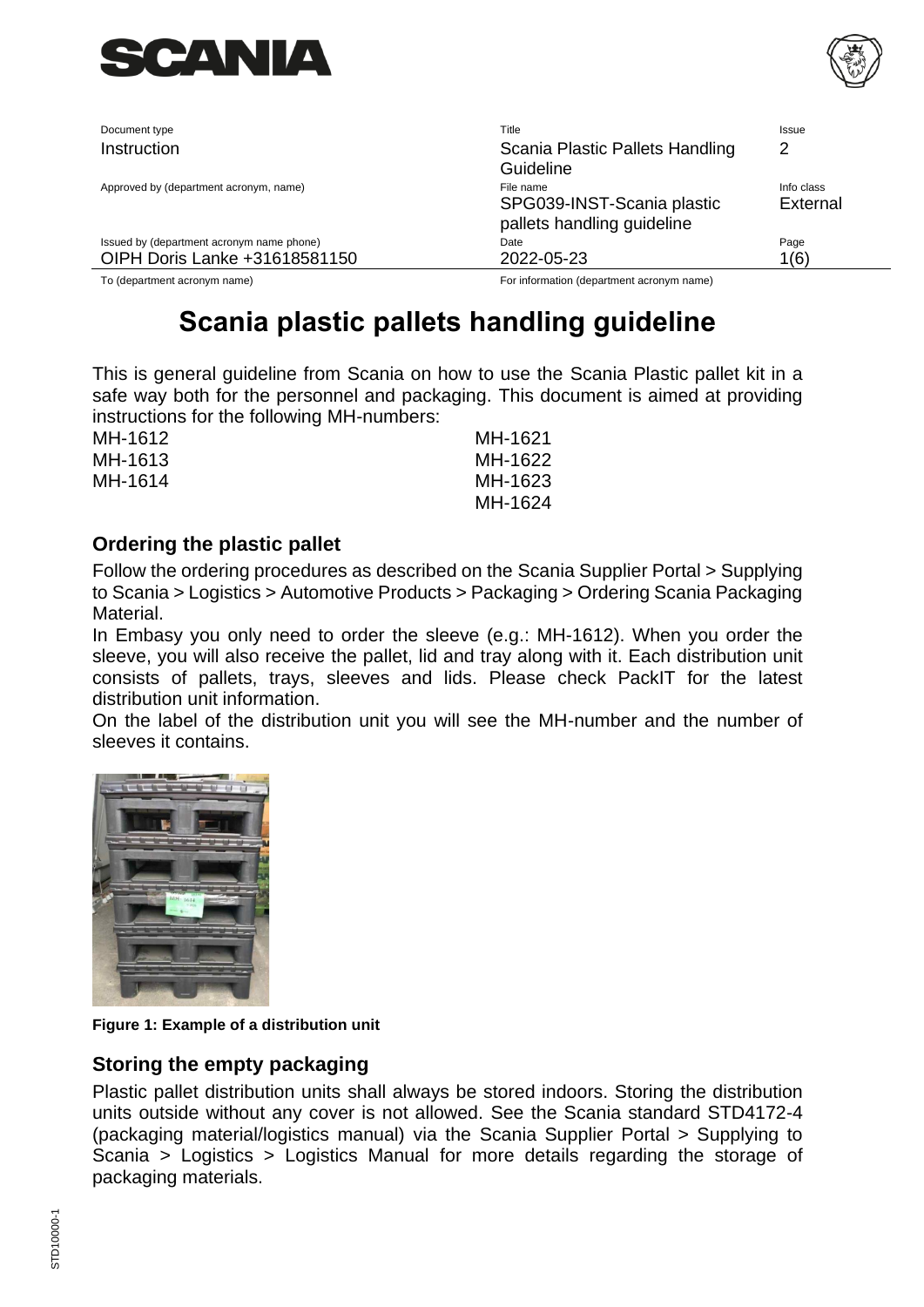



| Document type                             | Title                                                                 | <b>Issue</b>           |
|-------------------------------------------|-----------------------------------------------------------------------|------------------------|
| Instruction                               | Scania Plastic Pallets Handling<br>Guideline                          |                        |
| Approved by (department acronym, name)    | File name<br>SPG039-INST-Scania plastic<br>pallets handling guideline | Info class<br>External |
| Issued by (department acronym name phone) | Date                                                                  | Page                   |
| OIPH Doris Lanke +31618581150             | 2022-05-23                                                            | 2(6)                   |

# **Assembling the plastic pallets**

Before placing parts inside the plastic pallet, please make sure that the sleeve is connected well to the tray. You can achieve this by pushing the sleeve against all corners.



**Figure 2: Assembled plastic pallet**

#### *Handling loading doors*



**Figure 3: Handling loading doors**

# **Labelling of plastic pallets**



**Figure 4: Placement of the label**

Labels shall only be placed in the available label holder on the sleeve. Tape may be used to secure the label on top of the label holder, but only if it's easy to be removed. Please consult the responsible Packaging Engineer in case of any doubts. Labels shall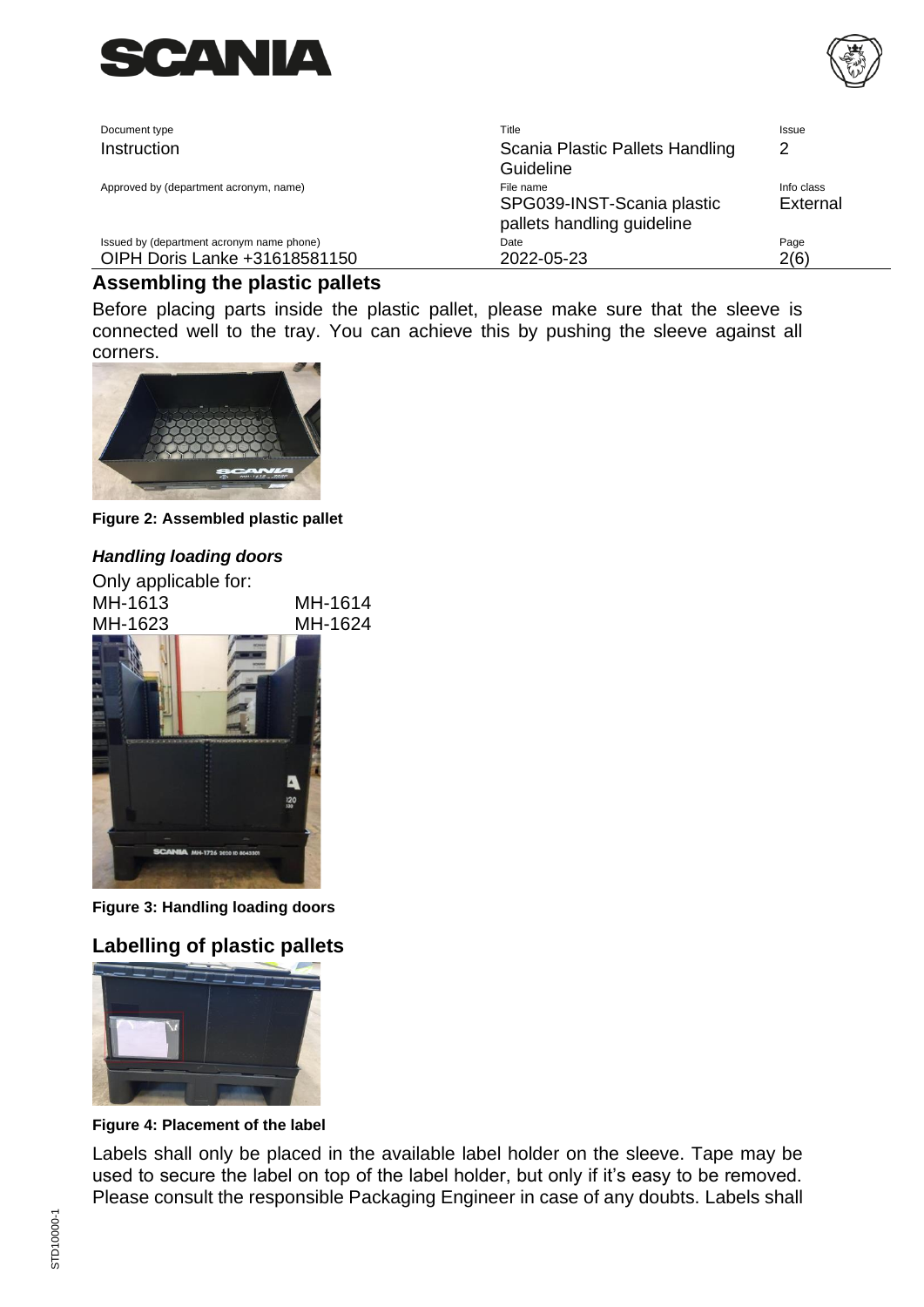



| Document type                                                              | Title                                                                 | Issue                  |
|----------------------------------------------------------------------------|-----------------------------------------------------------------------|------------------------|
| Instruction                                                                | Scania Plastic Pallets Handling<br>Guideline                          | 2                      |
| Approved by (department acronym, name)                                     | File name<br>SPG039-INST-Scania plastic<br>pallets handling guideline | Info class<br>External |
| Issued by (department acronym name phone)<br>OIPH Doris Lanke +31618581150 | Date<br>2022-05-23                                                    | Page<br>3(6)           |

not be stapled or glued and shall not be placed on any other location than in the label holder.

Follow the Scania standard STD4172, accessible via the Scania Supplier Portal > Supplying to Scania > Logistics > Logistics Manual, regarding the labelling of pallets.

## **Strapping plastic pallets**

Strapping shall be done in accordance with the strapping instruction on the Scania Supplier Portal > Supplying to Scania > Logistics > Automotive Products > Packaging > Packaging Instruction > Strapping of Units.

### **Reporting broken packaging**

Follow the procedure as described on the Scania Supplier Portal > Supplying to Scania > Logistics > Automotive Products > Packaging > Ordering Scania Packaging Material.

## **Stacking of plastic pallets (free stacking)**

Stacking of plastic pallets shall be done according to the following rules.

The maximum weight to be placed on top of a plastic pallet unit is **1500 kg** for an Epallet dimension (1200x800 mm) and **750 kg** for a H-pallet dimension (800x600 mm). **For the plastic pallet kits the corners of the sleeve are the strongest part of the sleeve and should therefore be aligned with the pallet above**.

Definitions:

- **Free-stacking**: Placement of pallets on a free plane surface without use of racks or other external protection.
- **Corner stack:** Stack placed in a corner of an intersection of a transport route where visibility is needed.
- **Outer and single stack**: Unprotected stack that is placed next to a free surface.
- **Protected stack**: Stack that is surrounded by other stacks or placed next to a wall or protective barrier.

General stacking recommendation are both mentioned in the amount of pallet units and the height in meters. The recommendations are working in parallel. The maximum weight limitation of 750 kg (H-pallet) and 1500 kg (E-pallet) shall not be overwritten. See the table below for the general stacking recommendations.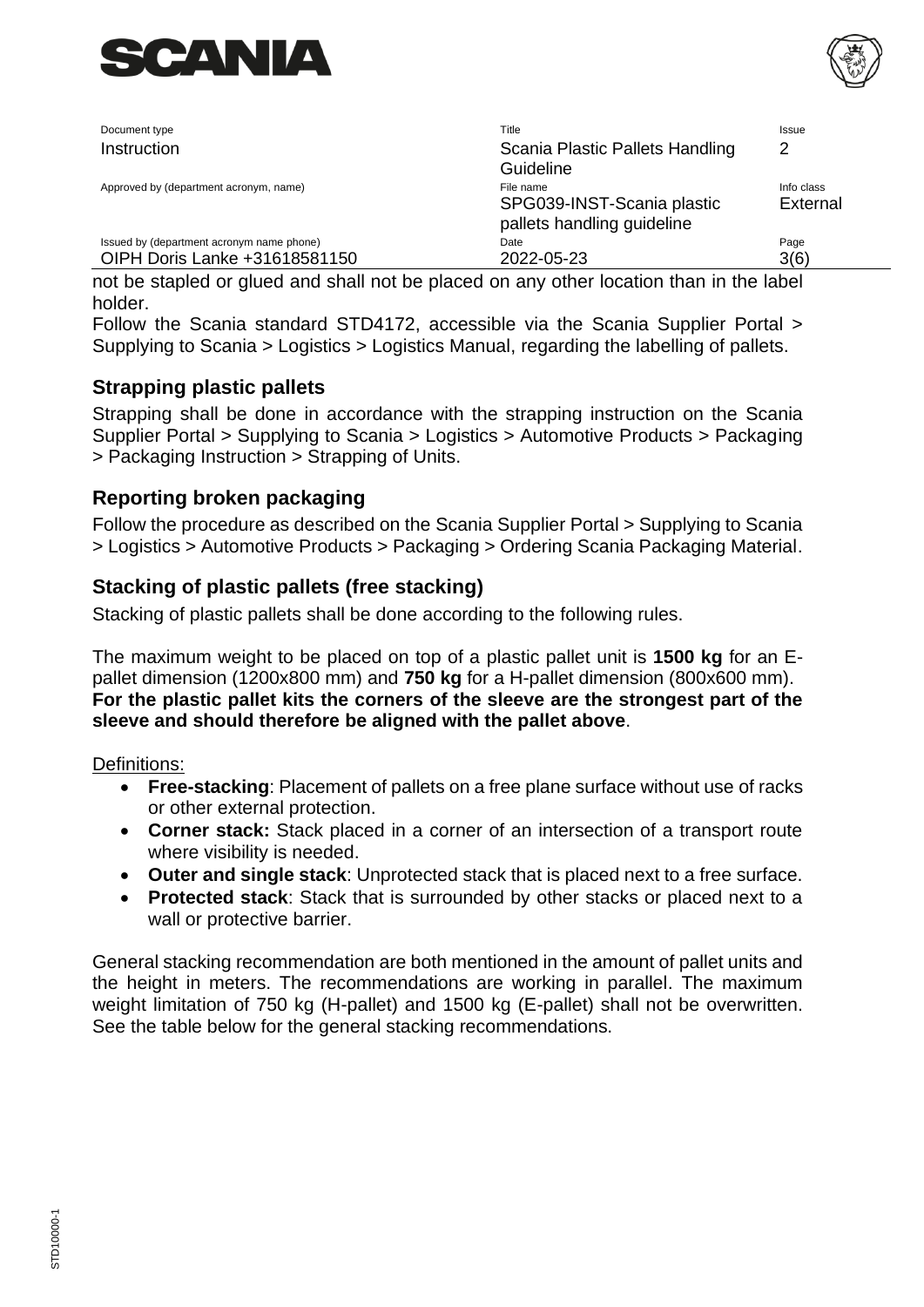

Document type **Instruction** 

Approved by (department acronym, name)

Issued by (department acronym name phone) OIPH Doris Lanke +31618581150

| Title                           | Issue      |
|---------------------------------|------------|
| Scania Plastic Pallets Handling | 2          |
| Guideline                       |            |
| File name                       | Info class |
| SPG039-INST-Scania plastic      | External   |
| pallets handling guideline      |            |
| Date                            | Page       |
| 2022-05-23                      |            |

#### **Table 1: General stacking recommendations**

| Type of stack                                                     | pallets and<br>boxes                   | Max. height for $\parallel$ Max. height for $\parallel$ Max. height for<br><b>H-pallet</b> | empty<br>packaging      | Max. height for<br>distribution<br>unit <sup>1</sup> |
|-------------------------------------------------------------------|----------------------------------------|--------------------------------------------------------------------------------------------|-------------------------|------------------------------------------------------|
| <b>Corner stack</b>                                               | 4 units <sup>2</sup> / $1,5$<br>meters | 4 units / 1,5<br>meters                                                                    | 4 units / 1,5<br>meters | 1 distribution<br>unit $/ 1, 5$ meters               |
| <b>Outer</b><br>stack/Single<br><b>stack</b>                      | 4 units / 1,5<br>meters                | 4 units / 1,5<br>meters                                                                    | 4 units / 1,5<br>meters | 1 distribution<br>unit $/ 1, 5$ meters               |
| <b>Protected stack</b>                                            | 7 units / 2,5<br>meters                | 7 units / 2,5<br>meters                                                                    | 7 units / 2,5<br>meters | 3 distribution<br>units $/ 2.5$<br>meters            |
| <b>Stack next to</b><br>permanent<br>work- place or<br>break area | 4 units / 1,5<br>meters                | 4 units / 1,5<br>meters                                                                    | 4 units / 1,5<br>meters | 1 distribution<br>unit $/ 1, 5$ meters               |



**Figure 5: Plastic pallet kit (unit) Figure 6: Distribution unit**





<sup>&</sup>lt;sup>1</sup> See figure 6 for an example

 $2$  1 unit = 1 complete plastic pallet kit, see figure 5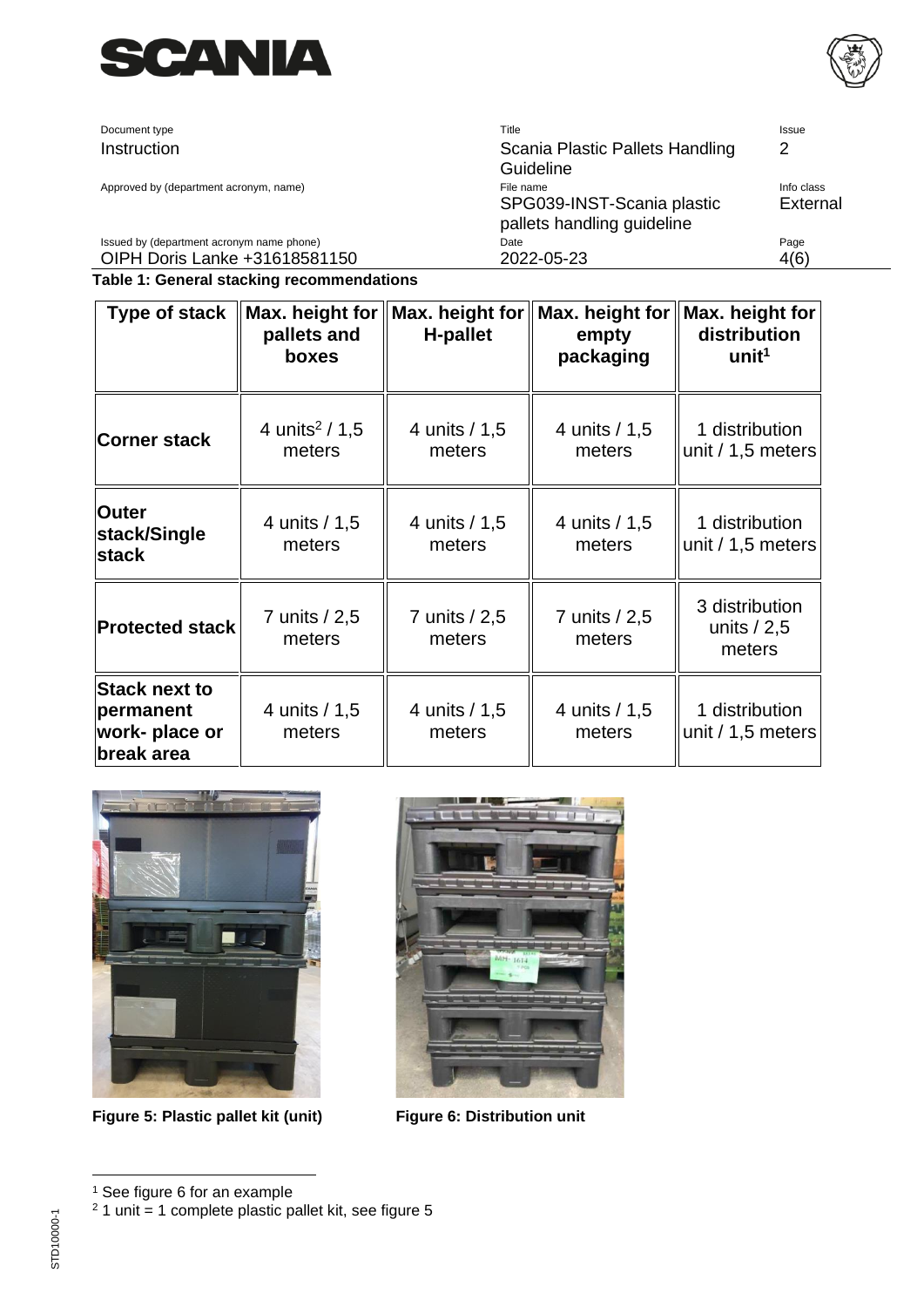



| Document type                             | Title                                                                 | Issue                  |
|-------------------------------------------|-----------------------------------------------------------------------|------------------------|
| Instruction                               | Scania Plastic Pallets Handling<br>Guideline                          | 2                      |
| Approved by (department acronym, name)    | File name<br>SPG039-INST-Scania plastic<br>pallets handling guideline | Info class<br>External |
| Issued by (department acronym name phone) | Date                                                                  | Page                   |
| OIPH Doris Lanke +31618581150             | 2022-05-23                                                            | 5(6)                   |

## **Handling the plastic pallet with forklifts**

The setting of the speed limits is dependent on different factors:

- **Preconditions in the workshop;** space, surface, visibility, etc.
- **Technical restrictions of the work equipment**; rules in the instructions of use from the supplier, type of forklift, number and type of wagons, visibility etc.
- **Organisational aspects**; experience of accidents and near accidents, unsafe situations etc.

The speed limits stated in the table below consist of the most common vehicles for transport of material within Production & Logistics in the automotive industry. If there is a need to differ from these speed limits in special situations a risk assessment shall be executed by the supplier and the results must be approved by Scania.

#### **Table 2: Speed limitations for handling plastic pallets**

| <b>Type</b>                                                               | <b>Example</b> | Speed (km/h)     |
|---------------------------------------------------------------------------|----------------|------------------|
| Stand on stacker (and pedestrian stacker)                                 |                | 4 km/h           |
| Low lift order picker (driver lifting height $\leq 1.2$ m)                |                |                  |
| Low order picker (lifting height $\leq 0.2$ m)                            |                | $6 \text{ km/h}$ |
| Low order stacker (lifting height $\leq 0.2$ m)                           |                |                  |
| Narrow aisle truck                                                        |                |                  |
| Medium and high order picker                                              |                |                  |
| Reach truck                                                               |                | 8 km/h           |
| Medium and high lift order picker (driver lifting height $\geq$<br>1.2 m) |                |                  |
| Counter balance - indoor                                                  |                |                  |